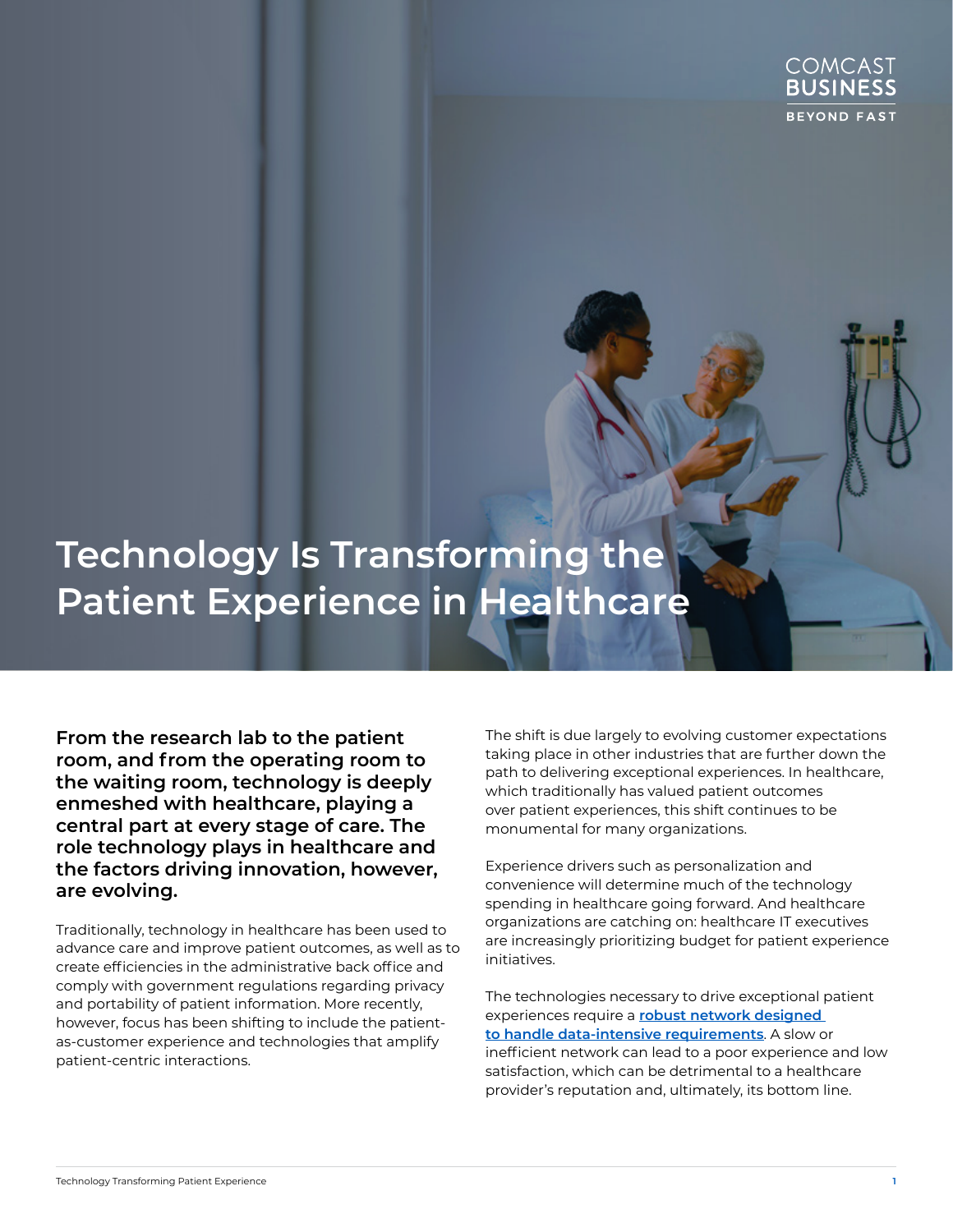#### **Customer Experience: A Growing Priority in Healthcare**

Healthcare as a sector traditionally has not paid as much attention to customer experience as other industries such as retail. Most providers focused more on treating patients from a clinical perspective, treating the illness with less focus on the individual. At the same time, healthcare plans made it difficult for patients to switch providers if they were not happy or satisfied with their care. Today, however, it is much easier to do so.

Exacerbating the situation is an often bureaucratic administrative environment that can be complex and difficult to navigate. Seemingly simple tasks such as processing insurance claims can get bogged down with paperwork and approvals, delaying coverage and inflating costs.

That's changing, however, as patients are becoming more digital-centric and self-reliant—and, as such, they have a growing sense of empowerment regarding their healthcare experience. The industry, too, is being disrupted new, non-traditional healthcare providers offer an alternative to the staid, appointment-only doctor's office experience.

### **Care Aligned with Convenience**

The acquisition of insurer Aetna by CVS Health is a prime example. The combined entity provides patients with not only their prescription and overthe-counter medications, but also plans to **[open expanded healthcare](https://cvshealth.com/thought-leadership/cvs-health-announces-significant-expansion-of-healthhub-to-deliver-a-differentiated-consumer-health-experience)  [facilities](https://cvshealth.com/thought-leadership/cvs-health-announces-significant-expansion-of-healthhub-to-deliver-a-differentiated-consumer-health-experience)** within stores to help customers manage chronic conditions and provide more primary health services.

Additionally, the recent proliferation of urgent care centers is drawing more patients away from doctor's offices, lured by the promise of faster service at lower cost. For patients with minor ailments who can't get in to see their primary care physician immediately, the no-appointment-necessary model of urgent care centers offers quicker relief. And for patients with chronic conditions, urgent care centers are an alternative to more costly emergency room visits for immediate treatment, such as a diabetic attack.



#### **Putting the Patient First**

Today's patients are becoming more **digital-centric and selfreliant**—and, as such, they have a growing sense of empowerment regarding their healthcare experience.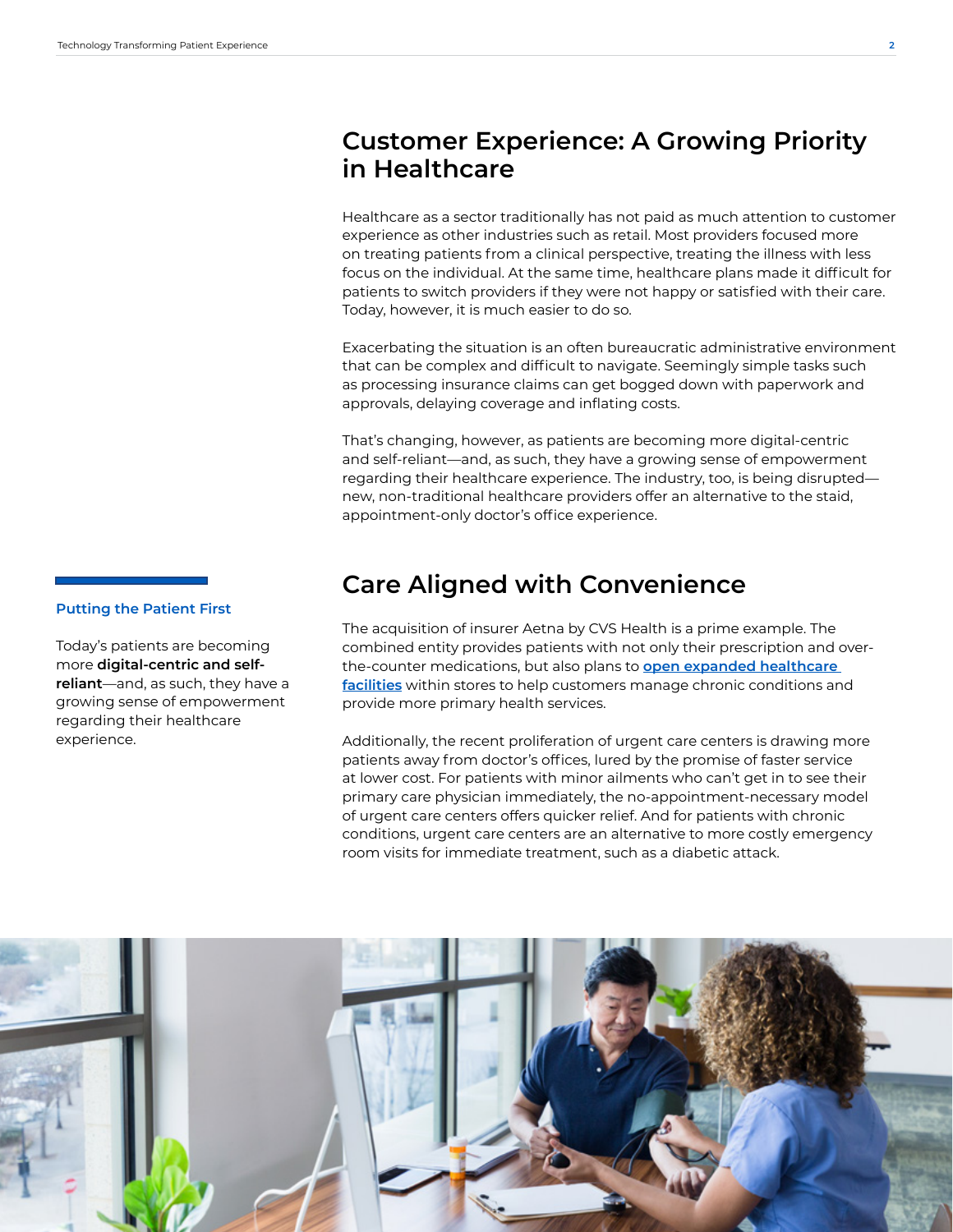### **Giving Patients Power Over Their Care**

Patients are using technology to take control of their healthcare, as well. Wearable devices that keep track of user health data such as blood pressure and heart rate are providing patients with data they need to better understand their overall health—and to know when they need to visit their doctor for treatment of any ongoing condition. Increasingly, patients are also looking for apps that better connect them with their healthcare providers and their own healthcare data, such as the ability to view lab results online or make appointments.

There is also a plethora of health-related apps enabling patients to bypass going to the doctor altogether. These "doctor on demand" apps provide advice from medical practitioners and some also include the ability to communicate with physicians or other healthcare providers to discuss symptoms and determine whether the user should seek care at a hospital or urgent care center.

#### **Improving Patient Experience with Technology**

The disruption in the healthcare sector is forcing healthcare providers to reassess their patient care strategies in the context of patient experience, ensuring patients are not simply being treated but also treated well. That includes ensuring visits occur on-time, simplifying appointment-setting and billing, and creating personal and engaging interactions, whether with a receptionist, nurse, lab technician, doctor or billing specialist.

Certain technologies, such as online bill pay and online scheduling, have already been adopted by healthcare facilities in an effort to provide more streamlined processes for customers. In general, consumers are inching closer toward DIY healthcare, **[according to PwC](https://www.pwc.com/us/en/industries/health-industries/assets/pwc-us-health-top-health-issues.pdf)**, turning to home-monitoring solutions and taking greater control over their own health data.

Tools that streamline tasks for the patient—such as payment processing, prescription refills or access to test results—are in demand, as patients increasingly want convenience in their healthcare dealings. Additionally, technologies that provide a faster route to healthcare, such as AI-enabled chatbots, are helping patients and caregivers alike.

Chatbots can be used for any number of tasks in healthcare, from answering simple questions such as location information or hours of operation via text to sharing information on prescriptions or lab results.

The combination of chatbot technology and AI can create powerful results. For example, clinics working with IBM Watson could utilize chatbots to provide patients with basic diagnoses for minor ailments, such as viruses or ear infections. The patient then could be connected automatically to an online scheduling system, where they could make a follow-up appointment for treatment with their primary care physician or receive directions to the nearest urgent care center for more immediate treatment.

#### **Tools that streamline tasks are high in demand by patients, such as:**

Payment processing

**1**

**2**

**3**

Prescription refills

Access to test results